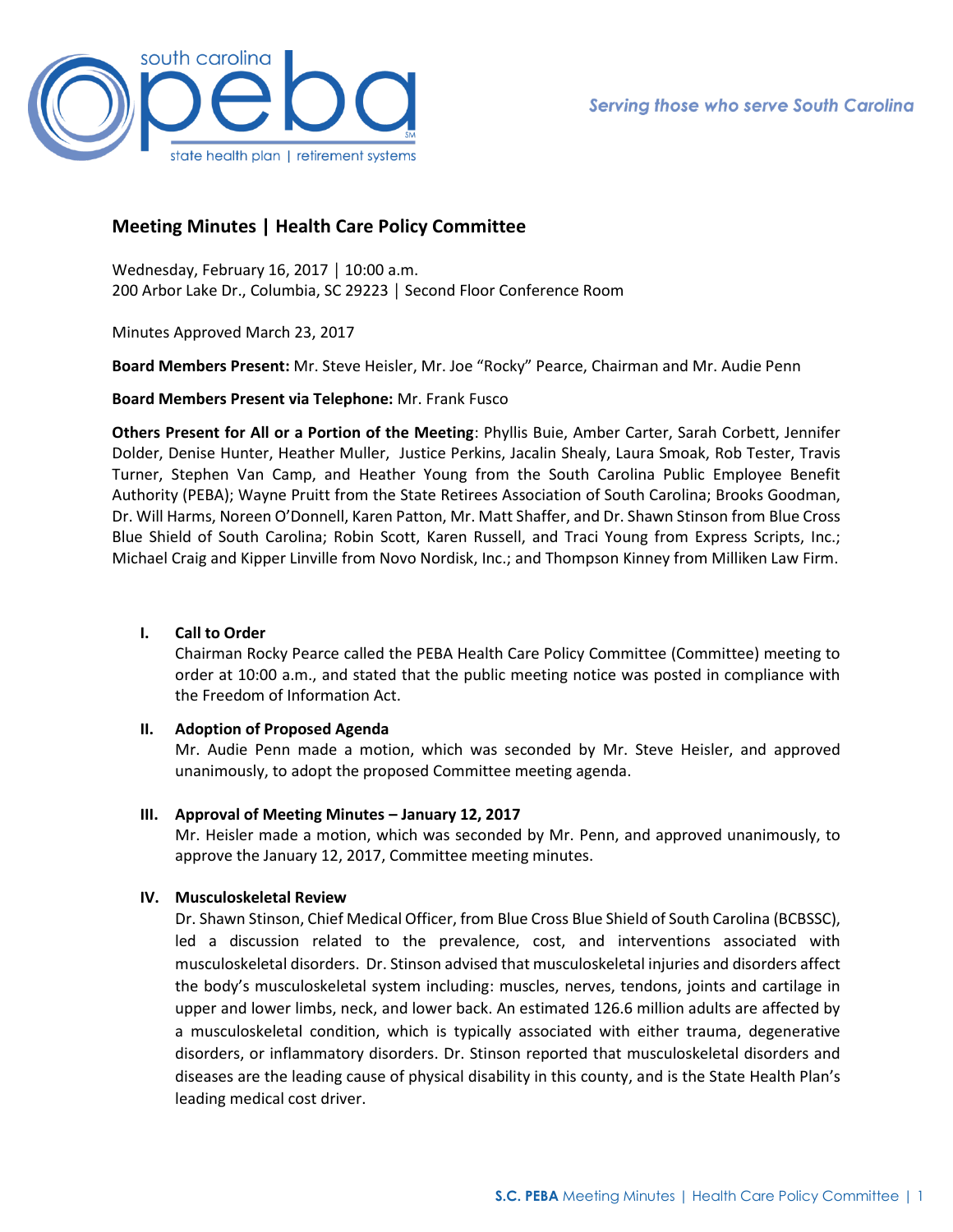## **V. Update on Patient Center Medical Homes**

Ms. Noreen O'Donnell from BCBSSC, presented an update on the Patient Center Medical Homes (PCMH) program. Ms. O'Donnell reported that South Carolina PCMH providers have grown from 156 practices in June 2015, to 239 practices in January 2017, and stated that PCMH practices focus on target conditions such as diabetes, hypertension, and chronic heart failure. Ms. O'Donnell also reviewed program measurements, and stated that PCMH practices have better results overall than non-PCMH practices.

Dr. Stinson provided an update on the initiative to modify the current PCMH program to a PCMH plus model that supports primary care practices along with incentives to drive better health and smarter spending. Dr. Stinson stated that by focusing on specific care delivery objectives and aligning payments accordingly, practices should be able to provide more comprehensive care, which will reduce patient complications and decrease health care cost. Track one of the PCMH plus program supports practices that are developing comprehensive primary care capabilities. Track two of the PCMH plus program targets practices that are proficient in comprehensive primary care capabilities, and are prepared to increase the scope of complex needs medical care. Dr. Stinson stated that BCBSSC will implement a pilot practice group during the second quarter of 2017, with a full transition of all PCMH practices to the PCMH plus model by the end of 2018.

### **VI. Benchmark Communications Plan**

Ms. Sarah Corbett, Chief Operations Officer, provided a summary of the State Health Plan Benchmarks Communications Plan which should be fully implemented by December 31, 2017. Ms. Corbett stated that the State Health Plan benchmarks will be added to the public website and social media post, and promoted to stakeholders, members, and employers.

# **VII. 2017 Goals**

Ms. Corbett and Ms. Laura Smoak, Analytics and Health Initiatives Director, reviewed the 2017 health initiatives communications goals:

Goal 1- Promote Rally to encourage member engagement in the digital consumer platform. The target member engagement for members eligible for the PEBA Perks No-Pay Copay incentive is at least 18,000.

Goal 2- Encourage at least five percent of eligible State Health Plan active members to register for Blue CareOnDemand; a telehealth video platform that was introduced in January 2017.

Goal 3- Increase the number of worksites hosting a preventive screening by six percentage points.

Goal 4- Increase those enrolled in the State Health Plan maternity management program in the first trimester by three percentage points. Ms. Smoak pointed out that starting this year, certain manual and electric breast pumps obtained from contracted providers will be available at no cost to State Health Plan primary members.